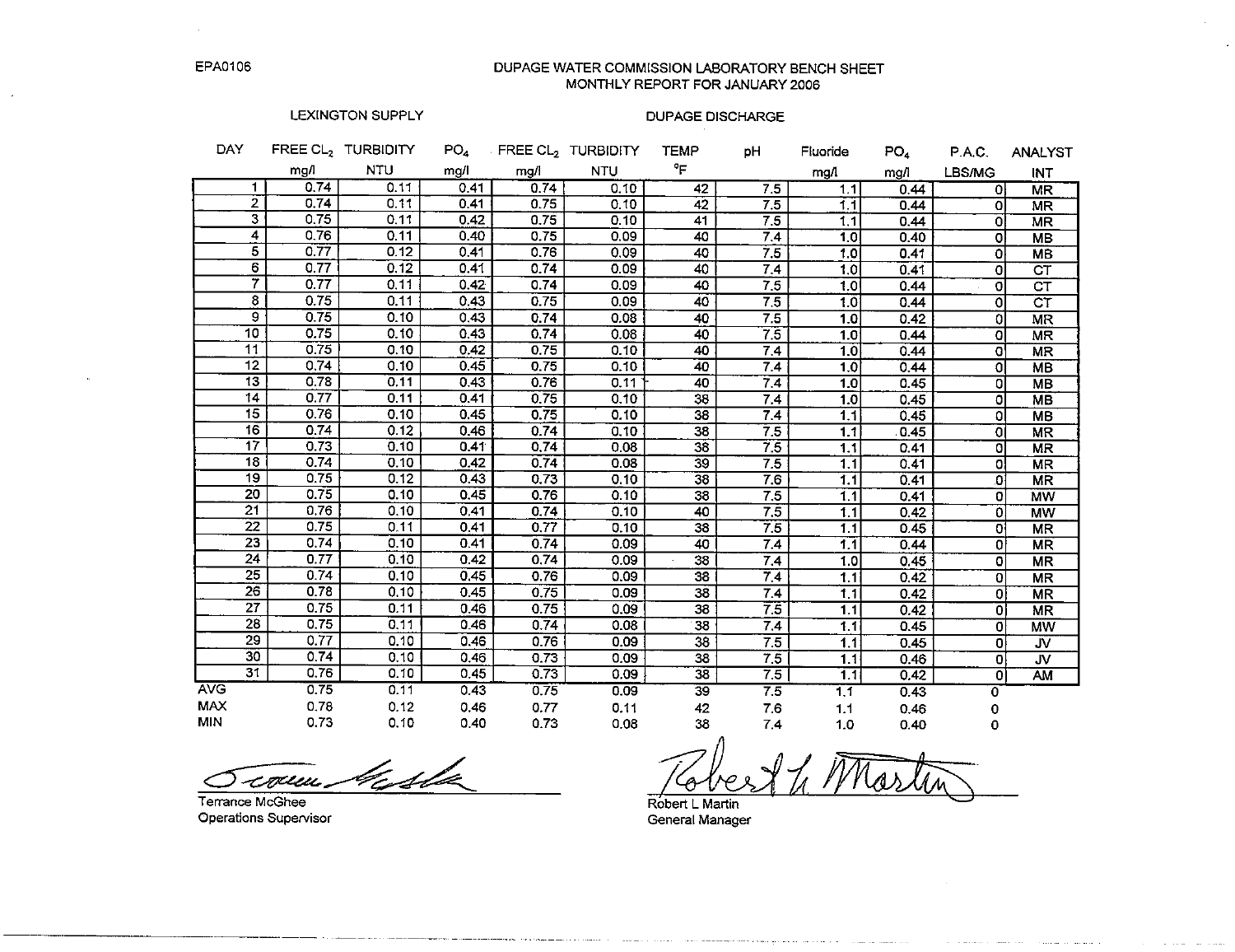DUPAGE WATER COMMISSION LABORATORY BENCH SHEET MONTHLY REPORT FOR FEBRUARY 2006

# LEXINGTON SUPPLY

## **DUPAGE DISCHARGE**

| <b>DAY</b>      |                                 | FREE CL <sub>2</sub> TURBIDITY | PO <sub>4</sub> |                   | FREE CL <sub>2</sub> TURBIDITY | <b>TEMP</b>     | рH              | Fluoride         | PO <sub>4</sub> | P.A.C.         | <b>ANALYST</b>           |
|-----------------|---------------------------------|--------------------------------|-----------------|-------------------|--------------------------------|-----------------|-----------------|------------------|-----------------|----------------|--------------------------|
|                 | mg/l                            | <b>NTU</b>                     | mg/l            | mg/l              | <b>NTU</b>                     | °F              |                 | mg/l             | mg/l            | LBS/MG         | <b>INT</b>               |
|                 | 0.77<br>1                       | 0.10                           | 0.42            | 0.77              | 0.09                           | 40              | 7.5             | 1.1              | 0.45            | οI             | MR                       |
|                 | $\overline{2}$<br>0.78          | 0.10                           | 0.42            | 0.77              | 0.09                           | 41              | $7\overline{5}$ | 1.0              | 0.45            | οl             | <b>MR</b>                |
|                 | $\overline{\mathbf{3}}$<br>0.77 | 0.11                           | 0.42            | 0.76              | 0.10                           | 40              | 7.6             | 1.1              | 0.45            | οl             | <b>MR</b>                |
|                 | 4<br>0.77                       | 0.10                           | 0.43            | 0.76              | 0.10                           | 40              | 7.6             | 1.0              | 0.45            | -Ol            | <b>MR</b>                |
|                 | $\overline{5}$<br>0.78          | 0.11                           | 0.44            | 0.76              | 0.10                           | 40              | 7.6             | 1.1              | 0.42            | οl             | <b>KD</b>                |
|                 | $\overline{6}$<br>0.79          | 0.11                           | 0.41            | 0.77              | 0.08                           | 40              | 7.6             | 1.0              | 0.42            | 0              | K <sub>D</sub>           |
|                 | $\overline{7}$<br>0.76          | 0.10                           | 0.41            | $\overline{0.77}$ | 0.08                           | 41              | 7.6             | 1.0              | 0.42            | $\Omega$       | KD                       |
|                 | $\overline{\mathbf{8}}$<br>0.77 | 0.10                           | 0.41            | 0.76              | 0.08                           | 41              | 76              | 1,0              | 0.45            | ol             | KD                       |
|                 | $\overline{9}$<br>0.77          | 0.10                           | 0.43            | 0.76              | 0.09                           | 41              | 7.6             | 1.1              | 0.43            | οl             | $\overline{\text{TS}}$   |
| $\overline{10}$ | 0.77                            | 0.10                           | 0.42            | 0.76              | 0.09                           | 41              | 7.5             | 1.1              | 0.41            | οł             | TG                       |
| 11              | 0.79                            | 0.11                           | 0.43            | 0.78              | 0.10                           | 41              | 7.6             | 1.1              | 0.41            | ٥l             | $\overline{\text{TS}}$   |
| $\overline{12}$ | 0.79                            | 0.10                           | 0.42            | 0.77              | 0.10                           | 41              | 7.6             | 1.1              | 0.44            | ol             | $\overline{\mathsf{TG}}$ |
|                 | $\overline{13}$<br>0.79         | 0.11                           | 0.41            | 0.78              | 0.10                           | $\overline{42}$ | 7.5             | 1.0              | 0.43            | $\overline{0}$ | $\overline{5}$           |
| 14              | 0.77                            | 0.11                           | 0.42            | 0.78              | 0.10                           | 42              | 7.5             | $\overline{1.0}$ | 0.46            | $\Omega$       | KD                       |
| 15              | 0.77                            | 0.09                           | 0.41            | 0.78              | 0.09                           | 42              | 7.5             | 1.0              | 0.43            | οl             | KD                       |
|                 | 16<br>0.76                      | 0.08                           | 0.41            | 0.77              | 0.08                           | 42              | 7.5             | 1.0              | 0.43            | οl             | KD                       |
|                 | 17<br>0.76                      | 0.09                           | 0.41            | 0.76              | 0.08                           | 42              | 7.5             | 1.1              | 0.43            | ା              | $\overline{\texttt{TS}}$ |
|                 | 18<br>0.76                      | 0.09                           | 0.42            | 0.76              | 0.08                           | 42              | 7.6             | 1.1              | 0.43            | 0l             | $\overline{\mathsf{TG}}$ |
| $\overline{19}$ | 0.78                            | 0.10                           | 0.43            | 0.76              | 0.08                           | 41              | 7.5             | 1.0              | 0.45            | [Ö             | $\overline{\mathsf{TS}}$ |
| $\overline{20}$ | 0.76                            | 0.10                           | 0.43            | 0.77              | 0.08                           | 41              | 7.5             | 1.0 <sub>1</sub> | 0.41            | Οl             | $\overline{\texttt{TG}}$ |
| $\overline{21}$ | 0.77                            | 0.10                           | 0.43            | 0.79              | 0.09                           | 41              | 7.6             | 1.1              | 0.41            | 0              | $\overline{K}$           |
|                 | $\overline{22}$<br>0.78         | 0.10                           | 0.45            | 0.77              | 0.09                           | 41              | 7.6             | 1.1              | 0.43            | οl             | KD                       |
| $\overline{23}$ | 0.77                            | 0.10                           | 0.45            | 0.79              | 0.10                           | 41              | 7.6             | $\overline{1.1}$ | 0.42            | ol             | KD                       |
|                 | $\overline{24}$<br>0.76         | 0.09                           | 0.41            | 0.79              | 0.10                           | 40              | 7.6             | 1.1              | 0.42            | ٥l             | KD                       |
| $\overline{25}$ | 0.77                            | 0.09                           | 0.41            | 0.76              | 0.10                           | 40              | 7.6             | 1.1              | 0.43            | O.             | TG                       |
|                 | 26<br>0.76                      | 0.11                           | 0.41            | 0.76              | 0.10                           | $\overline{41}$ | 7.5             | 1.1              | 0.41            | ٥I             | $\overline{\texttt{TS}}$ |
| $\overline{27}$ | 0.79                            | 0.11                           | 0.41            | 0.76              | 0.10                           | 41              | 7.5             | 1.0              | 0.42            | ٥l             | $\overline{\text{TS}}$   |
|                 | $\overline{28}$<br>0.78         | 0.11                           | 0.45            | 0.78              | 0.09                           | 41              | 7.6             | 1.0 <sub>l</sub> | 0.45            | ٥I             | TG                       |
|                 | 29                              |                                |                 |                   |                                |                 |                 |                  |                 |                |                          |
|                 | 30                              |                                |                 |                   |                                |                 |                 |                  |                 |                |                          |
|                 | $\overline{31}$                 |                                |                 |                   |                                |                 |                 |                  |                 |                |                          |
| <b>AVG</b>      | 0.77                            | 0.10                           | 0.42            | 0.77              | 0.09                           | 41              | 7.6             | 1.1              | 0.43            | 0              |                          |
| <b>MAX</b>      | 0.79                            | 0.11                           | 0.45            | 0.79              | 0,10                           | 42              | 7.6             | 1.1              | 0.46            | ٥              |                          |
| MIN             | 0.76                            | 0.08                           | 0.41            | 0.76              | 0.08                           | 40              | 75              | 1.0              | 0.41            | 0              |                          |

le Sla cew

the company of the company of the company of the company of the company of the company of

Terrance McGhee Operations Supervisor

Robert L Martin

General Manager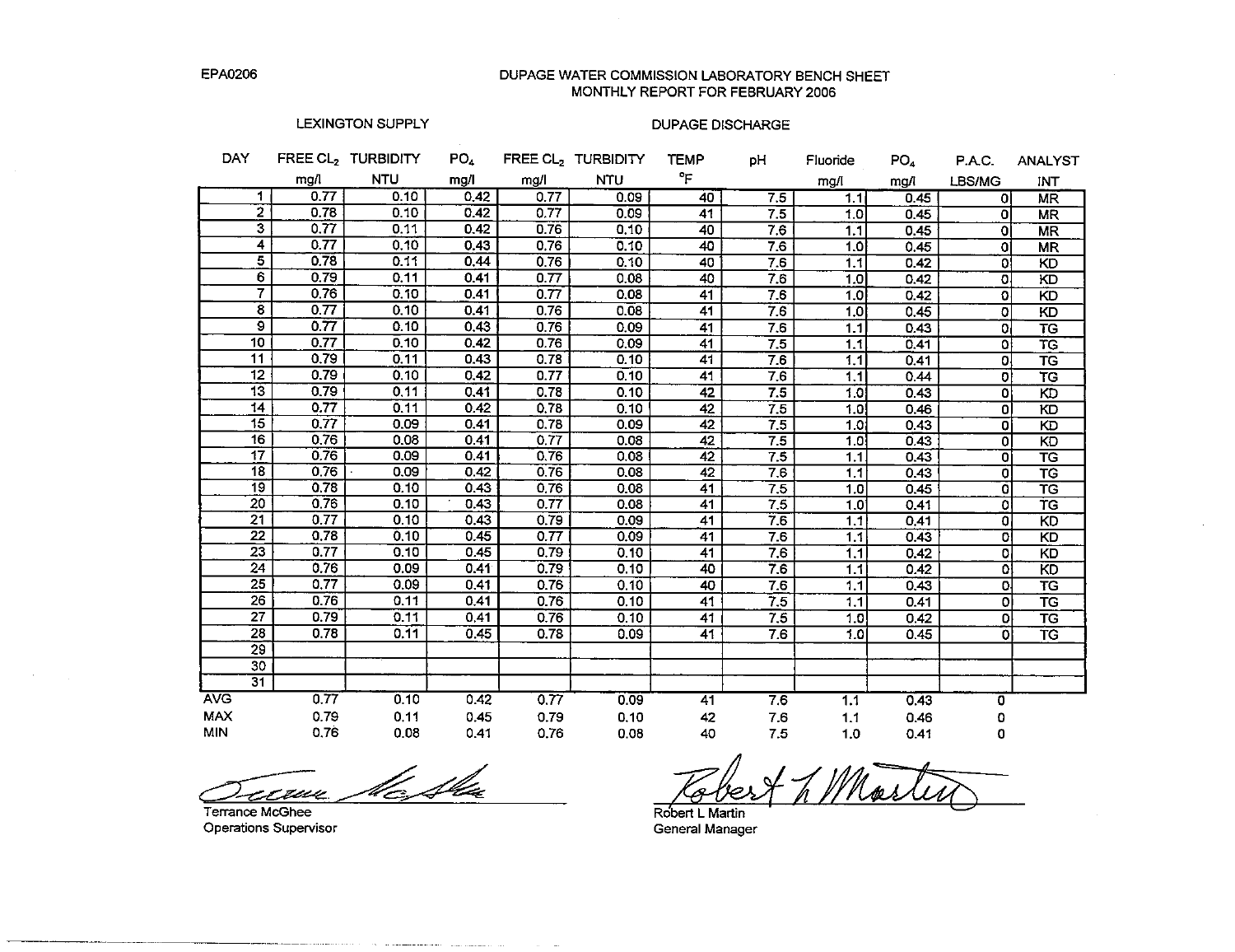DUPAGE WATER COMMISSION LABORATORY BENCH SHEET MONTHLY REPORT FOR MARCH 2006

 $\sim 10^7$ 

# **LEXINGTON SUPPLY**

 $\sim 10^{-11}$ 

#### **DUPAGE DISCHARGE**

| DAY.                    |      | FREE CL, TURBIDITY | PO <sub>4</sub> |      | FREE CL, TURBIDITY | <b>TEMP</b>     | pН  | Fluoride         | PO <sub>4</sub> | P.A.C.   | <b>ANALYST</b>           |
|-------------------------|------|--------------------|-----------------|------|--------------------|-----------------|-----|------------------|-----------------|----------|--------------------------|
|                         | mg/l | <b>NTU</b>         | mg/l            | mg/l | <b>NTU</b>         | °F              |     | mg/l             | mg/I            | LBS/MG   | INT                      |
| 1                       | 0.78 | 0.11               | 0.45            | 0.77 | 0.08               | 42              | 7.6 | 1.1              | 0.44            | ٥I       | KD                       |
| $\overline{2}$          | 0.78 | 0.11               | 0.45            | 0.77 | 0.08               | 42              | 7.6 | 1.0              | 0.44            | 0        | KD                       |
| $\overline{\mathbf{3}}$ | 0.77 | 0.11               | 0.44            | 0.77 | 0.08               | 42              | 7.5 | 1.0              | 0.44            | 0        | KD                       |
| 4                       | 0.76 | 0.10               | 0.45            | 0.77 | 0.08               | 41              | 7.5 | 1.0              | 0.42            | ٥I       | KD                       |
| $\overline{5}$          | 0.78 | 0.10               | 0.45            | 0.76 | 0.08               | 44              | 7.5 | 1.0              | 0.42            | o        | TG                       |
| 6                       | 0.79 | 0.10               | 0.40            | 0.76 | 0.07               | $\overline{2}$  | 7.5 | 1.0              | 0.42            | ol       | TG                       |
| 7                       | 0.78 | 0.10               | 0.45            | 0.76 | 0.08               | 42              | 7.6 | 1.0              | 0.42            | o        | $\overline{\text{TS}}$   |
| 8                       | 0.78 | 0.10               | 0.45            | 0.75 | 0.09               | 41              | 7.6 | 1.0              | 0.46            | ٥I       | $\overline{\text{TS}}$   |
| $\overline{9}$          | 0.79 | 0.10               | 0.45            | 0.75 | 0.09               | 41              | 7.6 | 1.0              | 0.44            | ٥I       | <b>MW</b>                |
| 10                      | 0.76 | 0.11               | 0.45            | 0.75 | 0.09               | 41              | 7.5 | 1.0              | 0.46            | ٥l       | <b>KD</b>                |
| 11                      | 0.76 | 0.12               | 0.44            | 0.77 | 0.07               | 42              | 7.6 | 1.0              | 0.45            | ٥I       | KD                       |
| $\overline{12}$         | 0.77 | 0.12               | 0.44            | 0.77 | 0.10               | 42              | 7.6 | 1.0              | 0.44            | 0.       | <b>KD</b>                |
| 13                      | 0.77 | 0.10               | 0.46            | 0.77 | 0.07               | 43              | 7.5 | 1.1              | 0.45            | ٥l       | $\overline{\texttt{TG}}$ |
| $\overline{14}$         | 0.78 | 0.10               | 0.43            | 0.75 | 0.08               | 43              | 7.5 | 1.1              | 0.42            | ٥l       | $\overline{\text{TS}}$   |
| 15                      | 0.79 | 0.10               | 0.45            | 0.75 | 0.08               | 43              | 7.6 | 1.0              | 0.43            | o        | TG                       |
| $\overline{16}$         | 0.77 | 0.10               | 0.45            | 0.75 | 0.08               | 43              | 76  | 1.0              | 0.43            | $\Omega$ | TG                       |
| 17                      | 0.77 | 0.11               | 0,43            | 0.76 | 0.08               | 43              | 7.6 | 1.0              | 0.44            | οI       | $\overline{KD}$          |
| 18                      | 0.75 | 0.11               | 0.42            | 0.76 | 0.08               | 43              | 7.6 | 1.0              | 0.47            | οI       | KD                       |
| $\overline{19}$         | 0.77 | 0.11               | 0.43            | 0.76 | 0.08               | 44              | 7.5 | 1.0              | 0.46            | o        | $\overline{K\mathsf{D}}$ |
| 20                      | 0.77 | 0.11               | 0.44            | 0.76 | 0.08               | 45              | 7.5 | 1.0              | 0.46            | ٥l       | $\overline{KD}$          |
| $\overline{21}$         | 0.76 | 0.10               | 0.44            | 0.76 | 0.07               | 45              | 7.6 | 1.0              | 0.45            | Οi       | $\overline{\tau G}$      |
| 22                      | 0.78 | 0.10               | 0.44            | 0.76 | 0.07               | $\overline{45}$ | 7.6 | 1.0              | 0.45            | 0        | TG                       |
| 23                      | 0.78 | 0.10               | 0.44            | 0.76 | 0.09               | $\overline{45}$ | 7.6 | 0.9              | 0.45            | o        | $\overline{\mathsf{TG}}$ |
| 24                      | 0.78 | 0.10               | 0.45            | 0.75 | 0.10               | 45              | 7.6 | 0.91             | 0.44            | O.       | TG                       |
| 25                      | 0.77 | 0.08               | 0.45            | 0.75 | 0.10               | 44              | 7.6 | 1.0              | 0.44            | ٥I       | KD                       |
| 26                      | 0.77 | 0.08               | 0.46            | 0.77 | 0.10               | 44              | 76  | 1.0              | 0.44            | οI       | $\overline{KD}$          |
| $\overline{27}$         | 0.77 | 0.09               | 0.47            | 0.77 | 0.10               | $\overline{44}$ | 7.5 | 1.0              | 0.45            | O        | K <sub>D</sub>           |
| $\overline{28}$         | 0.78 | 0.09               | 0.47            | 0.78 | 0.10               | $\overline{45}$ | 7.5 | 0.9              | 0.42            | ol       | TG                       |
| $\overline{29}$         | 0.79 | 0.10               | 0.43            | 0.78 | 0.08               | 45              | 7.5 | 1.1              | 0.42            | ٥l       | <b>TG</b>                |
| 30                      | 0.79 | 0.10               | 0.43            | 0.77 | 0.08               | 45              | 7.5 | 0.9 <sub>l</sub> | 0.46            | ٥l       | $\overline{\mathsf{TG}}$ |
| $\overline{31}$         | 0.76 | 0.10               | 0.43            | 0.76 | 0.08               | 45              | 76  | 1.0              | 0.46            | Oi       | $\overline{\text{TS}}$   |
| <b>AVG</b>              | 0.77 | 0.10               | 0.44            | 0.76 | 0.08               | 43              | 7.6 | 10               | 0.44            | 0        |                          |
| <b>MAX</b>              | 0.79 | 0.12               | 0.47            | 0.78 | 0.10               | 45              | 7.6 | 1.1              | 0.47            | 0        |                          |
| MIN                     | 0.75 | 0.08               | 0.40            | 0.75 | 0.07               | 41              | 7.5 | 0.9              | 0.42            | 0        |                          |

te Sla <u>Reex</u>

The contract the contract

Terrance McGhee Operations Supervisor

 $\bar{\phantom{a}}$  .

Robert L Martin

General Manager

 $\mathcal{O}(2\pi\log n)$  . The second state  $\mathcal{O}(n)$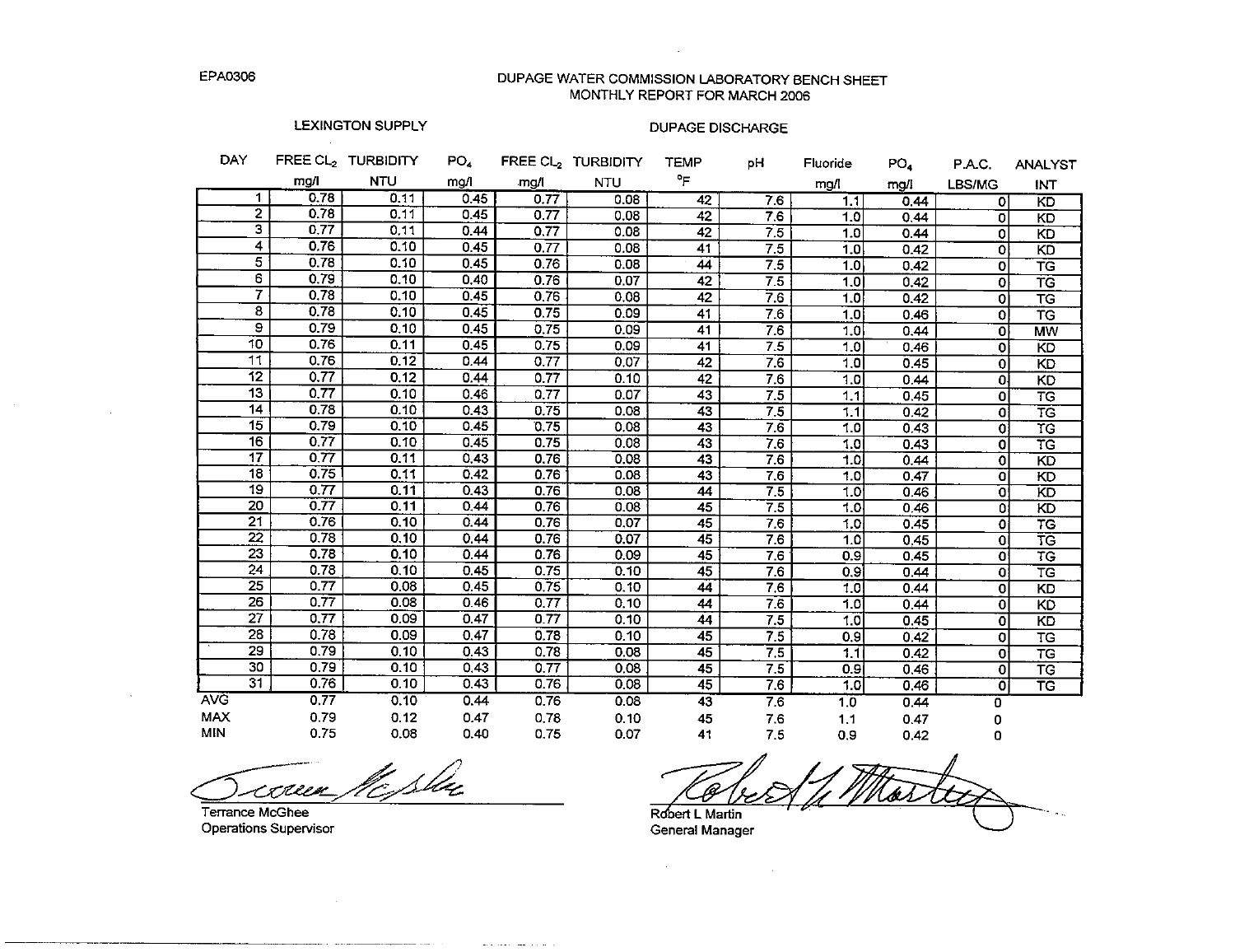DUPAGE WATER COMMISSION LABORATORY BENCH SHEET MONTHLY REPORT FOR APRIL 2006

#### LEXINGTON SUPPLY

#### DUPAGE DISCHARGE

| DAY               |      | FREE CL <sub>2</sub> TURBIDITY | PO <sub>a</sub> |      | <b>FREE CL, TURBIDITY</b> | TEMP | рH  | Fluoride         | PO <sub>A</sub> | PAC.           | <b>ANALYST</b>          |
|-------------------|------|--------------------------------|-----------------|------|---------------------------|------|-----|------------------|-----------------|----------------|-------------------------|
|                   | mg/l | <b>NTU</b>                     | mg/l            | mg/l | NTU                       | °F   |     | mg/l             | mg/l            | LBS/MG         | INT                     |
| 1.                | 0.76 | 0.08                           | 0.41            | 0.75 | 0.08                      | 48   | 7.5 | 1.0              | 0.39            | Ωł             | <b>TG</b>               |
| $\mathbf{2}$      | 0.76 | 0.07                           | 0.42            | 0.75 | 0.07                      | 48   | 7.5 | 1,0              | 0.39            | 0              | <b>JV</b>               |
| 3                 | 0.77 | 0.07                           | 0.42            | 0.75 | 0.07                      | 48   | 7.5 | 1.0              | 0.38            | $\Omega$       | <b>JV</b>               |
| 4                 | 0.75 | 0.08                           | 0.41            | 0.75 | 0.07                      | 48   | 7.5 | 1.0              | 0.39            | $\Omega$       | JV.                     |
| 5                 | 0.72 | 0.08                           | 0.41            | 0.76 | 0.07                      | 48   | 7.6 | 1,0              | 0.38            | 0              | <b>JV</b>               |
| 6                 | 0.72 | 0.08                           | 0.42            | 0.76 | 0.08                      | 50   | 7.6 | 1.01             | 0.38            | 0l             | <b>MR</b>               |
| $\overline{\tau}$ | 0.70 | 0.07                           | 0.43            | 0.74 | 0.08                      | 50   | 7.6 | 1.0 <sub>1</sub> | 0.39            | $\Omega$       | <b>MR</b>               |
| 8                 | 0.73 | 0.08                           | 0.43            | 0.74 | 0.07                      | 50   | 76  | 1.0              | 0.40            | 0l             | <b>MR</b>               |
| 9                 | 0.76 | 0.08                           | 0.42            | 0.72 | 0.08                      | 50   | 7.6 | 1.0              | 0.40            | $\circ$        | <b>MR</b>               |
| 10                | 0.75 | 0.09                           | 0.42            | 0.72 | 0.07                      | 50   | 7.5 | 0.9              | 0.40            | 0              | JV.                     |
| 11                | 0.76 | 0.09                           | 0.41            | 0.72 | 0.07                      | 50   | 76  | 0.9              | 0.42            | 0              | $\overline{\mathsf{w}}$ |
| 12                | 0.77 | 0.09                           | 0.41            | 0.73 | 0.09                      | 50   | 7.6 | 0.9              | 0.40            | $\circ$        | JV.                     |
| 13                | 0.74 | 0.10                           | 0.41            | 0.74 | 0.09                      | 50   | 7.6 | 0.9 <sup>1</sup> | 0.40            | $\Omega$       | ÜV                      |
| 14                | 0.74 | 0.10                           | 0.40            | 0.74 | 0.08                      | 50   | 7.6 | 0.9              | 0.40            | $\Omega$       | <b>MR</b>               |
| 15                | 0.73 | 0.10                           | 0.40            | 0.73 | 0.07                      | 50   | 7.6 | 0.9              | 0.41            | $\mathbf{O}$   | <b>MR</b>               |
| 16                | 0.74 | 0.10                           | 0.40            | 0.73 | 0.07                      | 50   | 7.6 | 0.9              | 0.41            | $\Omega$       | <b>MR</b>               |
| 17                | 0.70 | 0.08                           | 0.40            | 0.72 | 0.08                      | 50   | 7.6 | 0.9              | 0.39            | 0              | <b>MR</b>               |
| 18                | 0.72 | 0.09                           | 0.42            | 0.70 | 0.09                      | 49   | 7.6 | 0.9              | 0.38            | 0              | JV.                     |
| 19                | 0.74 | 0.09                           | 0.40            | 0.72 | 0.09                      | 49   | 7.5 | 1.0              | 0.39            | $\circ$        | <b>JV</b>               |
| 20                | 0.70 | 0.09                           | 0.40            | 0.70 | 0.07                      | 49   | 7.5 | 1.0 <sup>1</sup> | 0.42            | 0              | JV.                     |
| $\overline{21}$   | 0.70 | 0.09                           | 0.41            | 0.70 | 0.08                      | 50   | 7.5 | 1.0              | 0.42            | 0              | JV.                     |
| $\overline{22}$   | 0.71 | 0.10                           | 0.40            | 0.70 | 0.07                      | 50   | 7.5 | 1.0              | 0.42            | $\Omega$       | MR                      |
| $\overline{23}$   | 0.72 | 0.08                           | 0.39            | 0.70 | 0.09                      | 51   | 7.7 | 1.0              | 0.41            | $\circ$        | <b>CT</b>               |
| 24                | 0.70 | 0.08                           | 0.39            | 0.70 | 0.09                      | 51   | 7.5 | 1.0              | 0.38            | $\Omega$       | MR.                     |
| 25                | 0.69 | 0.08                           | 0.39            | 0.71 | 0.08                      | 51   | 7.5 | 1.0 <sub>1</sub> | 0.39            | $\circ$        | MR                      |
| 26                | 0.69 | 0.08                           | 0.40            | 0.70 | 0.07                      | 51   | 7.5 | 1.0              | 0.39            | $\circ$        | <b>JV</b>               |
| 27                | 0.69 | 0.09                           | 0.42            | 0.69 | 0.08                      | 51   | 7.5 | 1.0              | 0.39            | 0              | <b>JV</b>               |
| 28                | 0.69 | 0.09                           | 0.42            | 0.69 | 0.08                      | 51   | 7.6 | 1.1              | 0.39            | $\Omega$       | JV.                     |
| 29                | 0.70 | 0.09                           | 0.41            | 0.69 | 0.08                      | 51   | 7.6 | 1.1<br>0.9       | 0.41            | 0I<br>$\Omega$ | <b>MR</b>               |
| 30                | 0.69 | 0.09                           | 0.42            | 0.68 | 0.08                      | 51   | 7.5 |                  | 0.39            |                | <b>MR</b>               |
| $\overline{31}$   |      |                                |                 |      |                           |      |     |                  |                 |                |                         |
| <b>AVG</b>        | 0.72 | 0.09                           | 0.41            | 0.72 | 0.08                      | 50   | 7.6 | 1.0              | 0.40            | 0              |                         |
| <b>MAX</b>        | 0.77 | 0.10                           | 0.43            | 0.76 | 0.09                      | 51   | 7.7 | 1.1              | 0.42            | 0              |                         |
| MIN               | 0.69 | 0.07                           | 0.39            | 0.68 | 0.07                      | 48   | 7.5 | 0.9              | 0.38            | 0              |                         |

E du سيصص

**Terrance McGhee Operations Supervisor** 

 $\sim$ 

 $\sim$ 

 $\mathcal{L}_{\mathcal{A}}$ 

Keleer Kleer Thas too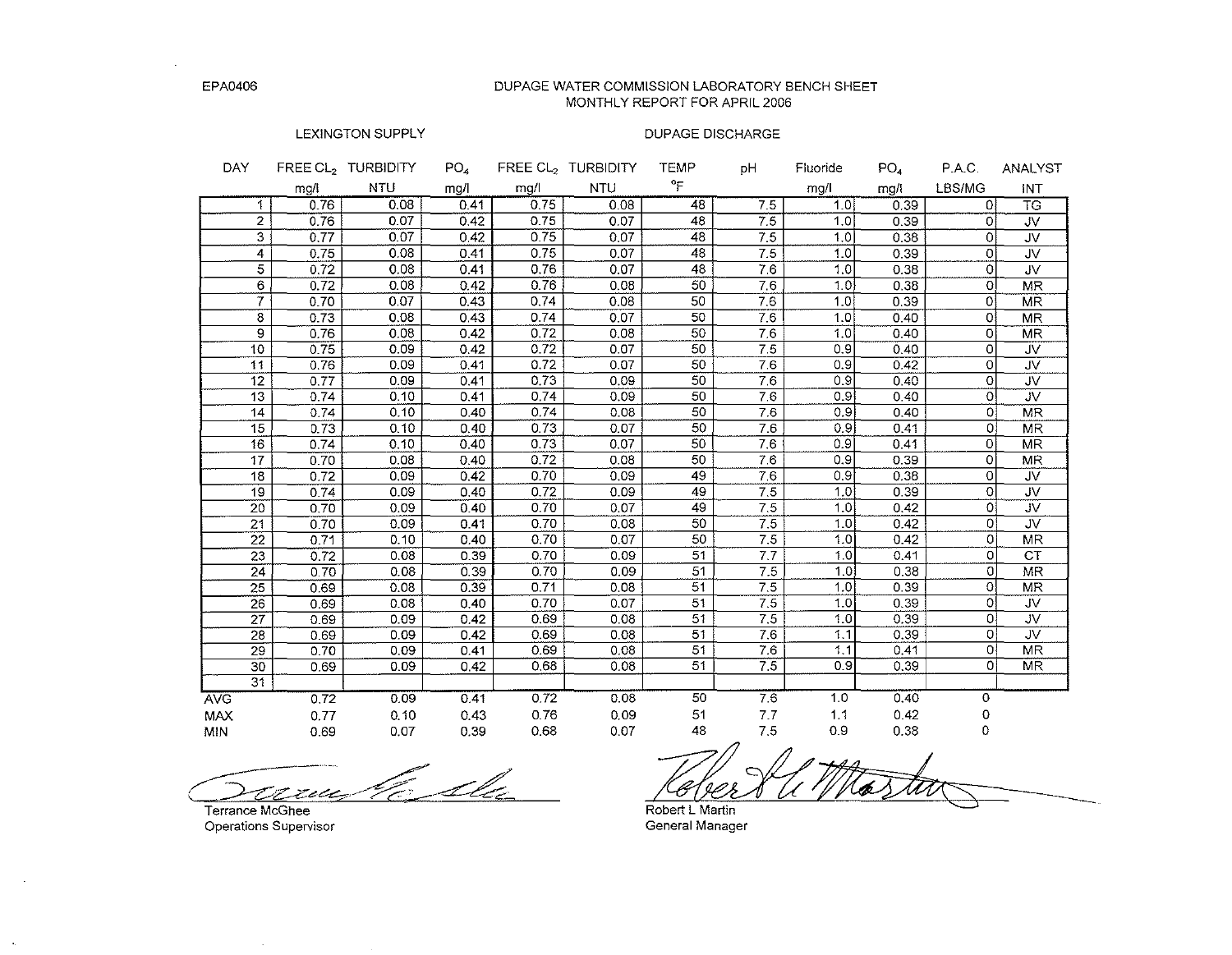#### DUPAGE WATER COMMISSION LABORATORY BENCH SHEET MONTHLY REPORT FOR MAY 2006

# LEXINGTON SUPPLY

| DAY               |      | FREE CL <sub>2</sub> TURBIDITY | PO <sub>4</sub> |      | FREE CL <sub>2</sub> TURBIDITY | TEMP            | pH               | Fluoride | PO <sub>4</sub> | P.A.C.         | ANALYST   |
|-------------------|------|--------------------------------|-----------------|------|--------------------------------|-----------------|------------------|----------|-----------------|----------------|-----------|
|                   | mg/i | <b>NTU</b>                     | mg/l            | mg/l | NTU                            | $^{\circ}$ F    |                  | mg/l     | mg/l            | LBS/MG         | INT       |
| $\mathbf 1$       | 0.74 | 0.08                           | 0.40            | 0.75 | 0.08                           | 51              | 7.6              | 1.0      | 0.39            | ΩI             | JV        |
| $\overline{2}$    | 0.75 | 0.08                           | 0.40            | 0.74 | 0.08                           | 52              | 7.5              | 1.0      | 0.40            | $\Omega$       | <b>MR</b> |
| 3                 | 0.77 | 0.08                           | 0.42            | 0.72 | 0.07                           | 52              | 7.6              | 1.0      | 0.40            | 0              | <b>MR</b> |
| $\overline{4}$    | 0.72 | 0.08                           | 0.40            | 0.72 | 0.08                           | 52              | 7.6              | 1.0      | 0.41            | 0              | <b>JV</b> |
| 5                 | 0.74 | 0.09                           | 0.40            | 0.74 | 0.07                           | 52              | $\overline{7.5}$ | 1.0      | 0.41            | 0              | <b>JV</b> |
| 6                 | 0.77 | 0.09                           | 0.42            | 0.75 | 0.07                           | 53              | 7.6              | 1.0      | 0.41            | O.             | JV.       |
| $\overline{\tau}$ | 0.72 | 0.09                           | 0.42            | 0.76 | 0.08                           | 53              | 7.6              | 1.0      | 0.41            | 0              | JV        |
| 8                 | 0.72 | 0.08                           | 0.43            | 0.75 | 0.09                           | 53              | 7.6              | 1.0      | 0.41            | $\Omega$       | <b>MR</b> |
| 9.                | 0.75 | 0.09                           | 0.41            | 0.78 | 0.09                           | 54              | 7.6              | 1.0      | 0.39            | 0              | <b>MR</b> |
| 10                | 0.72 | 0.08                           | 0.41            | 0.79 | 0.07                           | 55              | 7.6              | 1.0      | 0.39            | $\circ$        | <b>MR</b> |
| 11                | 0.74 | 0.09                           | 0.43            | 0.79 | 0.07                           | $\overline{55}$ | 7.6              | 1.0      | 0.39            | 01             | <b>MR</b> |
| 12                | 0.75 | 0.10                           | 0.43            | 0.80 | 0.07                           | 57              | 7.6              | 1.0      | 0.39            | 0              | JV.       |
| 13                | 0.74 | 0.10                           | 0.44            | 0.77 | 0.08                           | $\overline{57}$ | 7.6              | 1.0      | 0.39            | ΩI             | JV.       |
| 14                | 0.76 | 0.08                           | 0.42            | 0.78 | 0.08                           | 57              | 7.6              | 1.0      | 0.39            | $\Omega$       | JV.       |
| 15                | 0.77 | 0.08                           | 0.41            | 0.79 | 0.09                           | 57              | 7.6              | 1.0      | 0.42            | $\Omega$       | <b>JV</b> |
| 16                | 0.77 | 0.09                           | 0.41            | 0.77 | 0.07                           | 58              | 7.6              | 1.0      | 0.41            | $\Omega$       | <b>MR</b> |
| 17                | 0.75 | 0.10                           | 0.42            | 0.78 | 0.08                           | 58              | 7.6              | 1.0      | 0.39            | 0              | <b>MR</b> |
| 18                | 0.72 | 0.10                           | 0.43            | 0.79 | 0.09                           | 59              | 76               | 1.0      | 0.39            | 0              | <b>MR</b> |
| 19                | 0.74 | 0.10                           | 0.42            | 0.78 | 0.07                           | 59              | $\overline{77}$  | 1.0      | 0.39            | 0              | <b>MR</b> |
| 20                | 0.73 | 0.08                           | 0.42            | 0.79 | 0.07                           | 59              | 7.5              | 1,0      | 0.39            | $\Omega$       | JV.       |
| 21                | 0.73 | 0.08                           | 0.45            | 0.70 | 0.08                           | 59              | $\overline{7.5}$ | 1.0      | 0.38            | 0              | <b>MW</b> |
| 22                | 0.73 | 0.08                           | 0.41            | 0.78 | 0.08                           | 59              | $\overline{7.5}$ | 1.0      | 0.41            | 0              | JV.       |
| 23                | 0.74 | 0.09                           | 0.45            | 0.79 | 0.09                           | 60              | 7.6              | 1.1      | 0.42            | $\overline{0}$ | JV.       |
| 24                | 0.74 | 0.09                           | 0.43            | 0.79 | 0.09                           | 60              | $\overline{7,5}$ | 1.1      | 0.40            | $\Omega$       | <b>MR</b> |
| 25                | 0.76 | 0.09                           | 0.43            | 0.77 | 0.09                           | 60              | $\overline{7.5}$ | 1.1      | 0.40            | 0              | <b>MR</b> |
| 26                | 0.77 | 0.08                           | 0.40            | 0.78 | 0.09                           | 60              | 7.5              | 0.9      | 0.39            | $\Omega$       | <b>MR</b> |
| 27                | 0.78 | 0.09                           | 0.40            | 0.79 | 0.07                           | 60              | $\overline{7.5}$ | 1,0      | 0.39            | 0              | <b>MR</b> |
| 23                | 0.74 | 0.09                           | 0.40            | 0.79 | 0.08                           | 60              | 7.7              | 1.1      | 0.40            | $\overline{0}$ | KD        |
| 29                | 0.75 | 0.08                           | 0.40            | 0.79 | 0.08                           | 60              | 7.7              | 1.1      | 0.40            | O.             | <b>KD</b> |
| 30                | 0.74 | 0.09                           | 0.40            | 0.79 | 0.08                           | 60              | 7.5              | 1.0      | 0.40            | ٥۱             | <b>KD</b> |
| 31                | 0.76 | 0.09                           | 0.40            | 0.79 | 0.07                           | 60              | 7.5              | 1.0      | 0.40            | Ωİ             | KD        |
| <b>AVG</b>        | 0.75 | 0.09                           | 0.42            | 0.77 | 0.08                           | 57              | $\overline{7.6}$ | 1.0      | 0.40            | 0              |           |
| MAX               | 0.78 | 0.10                           | 0.45            | 0.80 | 0.09                           | 60              | 7.7              | 1.1      | 0.42            | 0              |           |
| MIN.              | 0.72 | 0.08                           | 0.40            | 0.70 | 0.07                           | 51              | 7.5              | 0.9      | 0.38            | 0              |           |

<u>S 400</u> يتبيميه  $\sim$ F. L. L. Lan

Terrance McGhee Operations Supervisor

.<br>GL Robert L Martin General Manager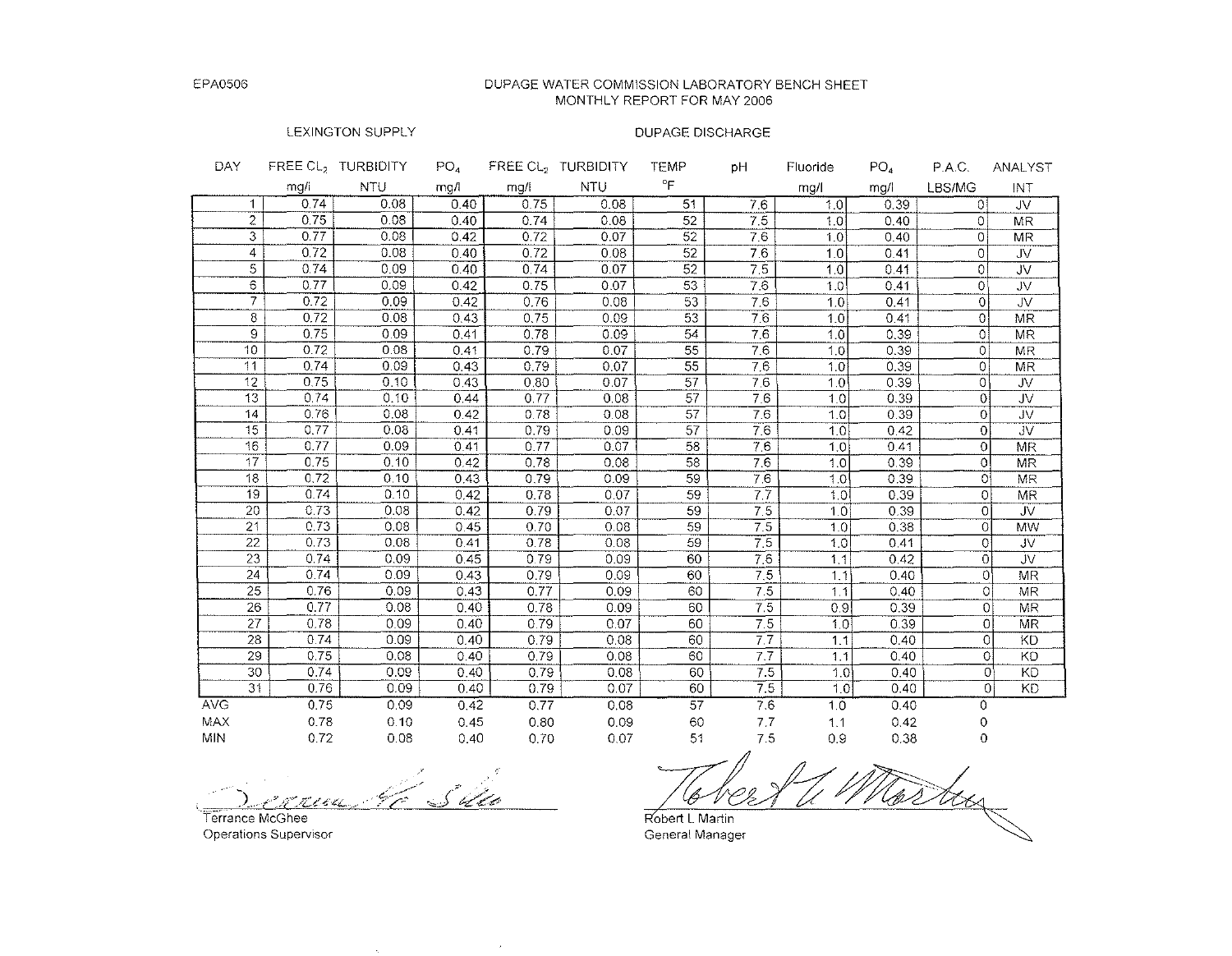DUPAGE WATER COMMISSION LABORATORY BENCH SHEET MONTHLY REPORT FOR JULY 2006

#### **LEXINGTON SUPPLY**

#### **DUPAGE DISCHARGE**

| DAY             |                         | FREE CL <sub>2</sub> TURBIDITY | PO <sub>4</sub> |      | FREE CL <sub>2</sub> TURBIDITY | <b>TEMP</b>     | pН              | Fluoride         | PO <sub>4</sub> | P.A.C.                  | <b>ANALYST</b>                   |
|-----------------|-------------------------|--------------------------------|-----------------|------|--------------------------------|-----------------|-----------------|------------------|-----------------|-------------------------|----------------------------------|
|                 | mg/l                    | <b>NTU</b>                     | mg/l            | mg/l | <b>NTU</b>                     | °F              |                 | mg/l             | mg/i            | LBS/MG                  | INT                              |
|                 | 0.73<br>$\mathbf 1$     | 0.09                           | 0.42            | 0.77 | 0.08                           | 66              | 7.6             | 1.1              | 0.41            | $\Omega$                | KD                               |
|                 | $\overline{2}$<br>0.75  | 0.09                           | 0.43            | 0.77 | 0.08                           | 66              | 7.6             | 1.1              | 0.42            | $\Omega$                | KD                               |
|                 | з.<br>0.75              | 0.08                           | 0.43            | 0.78 | 0.08                           | 68              | 7.6             | 1,1              | 0.42            | o                       | <b>TG</b>                        |
|                 | 0.75<br>4               | 0.08                           | 0.43            | 0.77 | 0.07                           | 68              | 7.6             | 1.0              | 0.42            | $\Omega$                | <b>TG</b>                        |
|                 | 5<br>0.75               | 0.08                           | 0.43            | 0.78 | 0.08                           | 68              | 75              | 1.0              | 0.43            | o                       | TG                               |
|                 | $\overline{6}$<br>0.74  | 0.08                           | 0.43            | 0.77 | 0.07                           | 70              | 7.5             | 1.0              | 0.41            | $\circ$                 | TG                               |
|                 | $\overline{7}$<br>0.71  | 0.10                           | 0.43            | 0.75 | 0.07                           | 70              | 7.5             | 1.1              | 0.41            | 0                       | <b>KD</b>                        |
|                 | 8<br>0.73               | 0.10                           | 0.43            | 0.77 | 0.07                           | 70              | 7.5             | 1.1              | 0.41            | $\circ$                 | <b>KD</b>                        |
|                 | $\overline{9}$<br>0.73  | 0.10                           | 0.42            | 0.78 | 0.08                           | 70              | 7.6             | 1.1              | 0.41            | $\overline{0}$          | KD                               |
| 10 <sub>1</sub> | 0.73                    | 0.10                           | 0.42            | 0.76 | 0.08                           | 70              | 7.6             | 1.1              | 0.41            | $\mathbf{o}$            | KD                               |
| 11              | 0.74                    | 0.10                           | 0.43            | 0.75 | 0.08                           | 70              | 7.6             | 1.1              | 0.41            | ol                      | $\overline{\mathsf{TG}}$         |
| 12              | 0.70                    | 0.09                           | 0.43            | 0.75 | 0.07                           | 70              | 7.6             | 1,1              | 0.42            | οl                      | ŦĠ                               |
| 13              | 0.72                    | 0.08                           | 0.43            | 0.75 | 0.08                           | $\overline{71}$ | 76              | 1.1              | 0.40            | 0                       | TG                               |
| 14              | 0.75                    | 0.08                           | 0.42            | 0.75 | 0.08                           | 71              | 7.6             | 1.1              | 0.40            | ٥I                      | TG                               |
| $\overline{15}$ | 0.75                    | 0.08                           | 0.42            | 0.75 | 0.08                           | 71              | 7.6             | 1,1              | 0.42            | o                       | KD                               |
| 16              | 0.76                    | 0.08                           | 0.41            | 0.77 | 0.09                           | 71              | 75              | 1,1              | 0.42            | ٥l                      | KD                               |
| $\overline{17}$ | 0.75                    | 0.09                           | 0.42            | 0.77 | 0.09                           | $\overline{71}$ | 7.6             | 1.0 <sup>1</sup> | 0.42            | 0l                      | KD                               |
| 18              | 0.73                    | 0.09                           | 0.41            | 0.77 | 0.07                           | 72              | 7.6             | 1.0              | 0.41            | οl                      | TG                               |
| 19              | 0.73                    | 0.10                           | 0.44            | 0.78 | 0.07                           | $\overline{72}$ | 7.5             | 1.0              | 0.40            | ٥l                      | T G                              |
| 20              | 0.74                    | 0.08                           | 0.44            | 0.78 | 0.08                           | $\overline{72}$ | 7.5             | 1.0              | 0.42            | ol                      | <b>TG</b>                        |
| 21              | 0.71                    | 0.10                           | 0.42            | 0.77 | 0.09                           | 72              | 7.6             | 1.0              | 0.42            | ٥l                      | $\overline{\text{\sf \tiny TG}}$ |
| $\overline{22}$ | 0.71                    | 0.10                           | 0.41            | 0.77 | 0.09                           | $\overline{72}$ | 7.6             | 1.0              | 0.42            | οl                      | $\overline{\text{TS}}$           |
| 23              | 0.72                    | 0.08                           | 0.42            | 0.75 | 0.08                           | $\overline{74}$ | 76              | 1.0              | 0.42            | $\overline{\mathbf{C}}$ | $\overline{\mathsf{v}}$          |
| 24              | 0.72                    | 0.09                           | 0.44            | 0.74 | 0.08                           | $\overline{74}$ | 76              | 1.0              | 0.41            | o                       | ${\rm JV}$                       |
| 25              | 0.73                    | 0.09                           | 0.42            | 0.73 | 0.07                           | 74              | $\overline{77}$ | 1,0              | 0,41            | ٥                       | JV.                              |
| $\overline{26}$ | 0.73                    | 0.09                           | 0.41            | 0.73 | 0.08                           | 75              | 77              | 1.0              | 0.42            | 0                       | JV                               |
| $\overline{27}$ | 0.72                    | 0.09                           | 0.42            | 0.72 | 0.09                           | 75              | 7.6             | 1.1              | 0.41            | $\mathbf 0$             | <b>MR</b>                        |
|                 | 28<br>0.70              | 0.08                           | 0.43            | 0.71 | 0.09                           | 75              | 7.5             | 1.1              | 0.41            | $\Omega$                | MR                               |
|                 | 29<br>0.72              | 0.09                           | 0.42            | 0.76 | 0.09                           | 75              | 7.6             | 1.1              | 0.42            | $\Omega$                | <b>MR</b>                        |
|                 | 30<br>0.73              | 0.10                           | 0.45            | 0.78 | 0.07                           | 75              | 7.6             | 1.1              | 0.42            | $\Omega$                | MR                               |
|                 | $\overline{31}$<br>0.74 | 0.11                           | 0.44            | 0.79 | 0.07                           | 75              | 7.6             | 1,1              | 0.41            | οl                      | $\overline{\mathsf{z}}$          |
| <b>AVG</b>      | 0.73                    | 0.09                           | 0.43            | 0.76 | 0.08                           | 71              | 76              | 1.1              | 0.41            | 0                       |                                  |
| MAX             | 0.76                    | 0.11                           | 0.45            | 0.79 | 0.09                           | 75              | 7.7             | 1.1              | 0.43            | 0                       |                                  |
| MIN             | 0.70                    | 0.08                           | 0.41            | 0.71 | 0.07                           | 66              | 7.5             | 1.0              | 0.40            | o                       |                                  |

<u>nua ble sta</u>

Terrance McGhee Operations Supervisor

le Monte Ο

المكافحات

Robert L Martin General Manager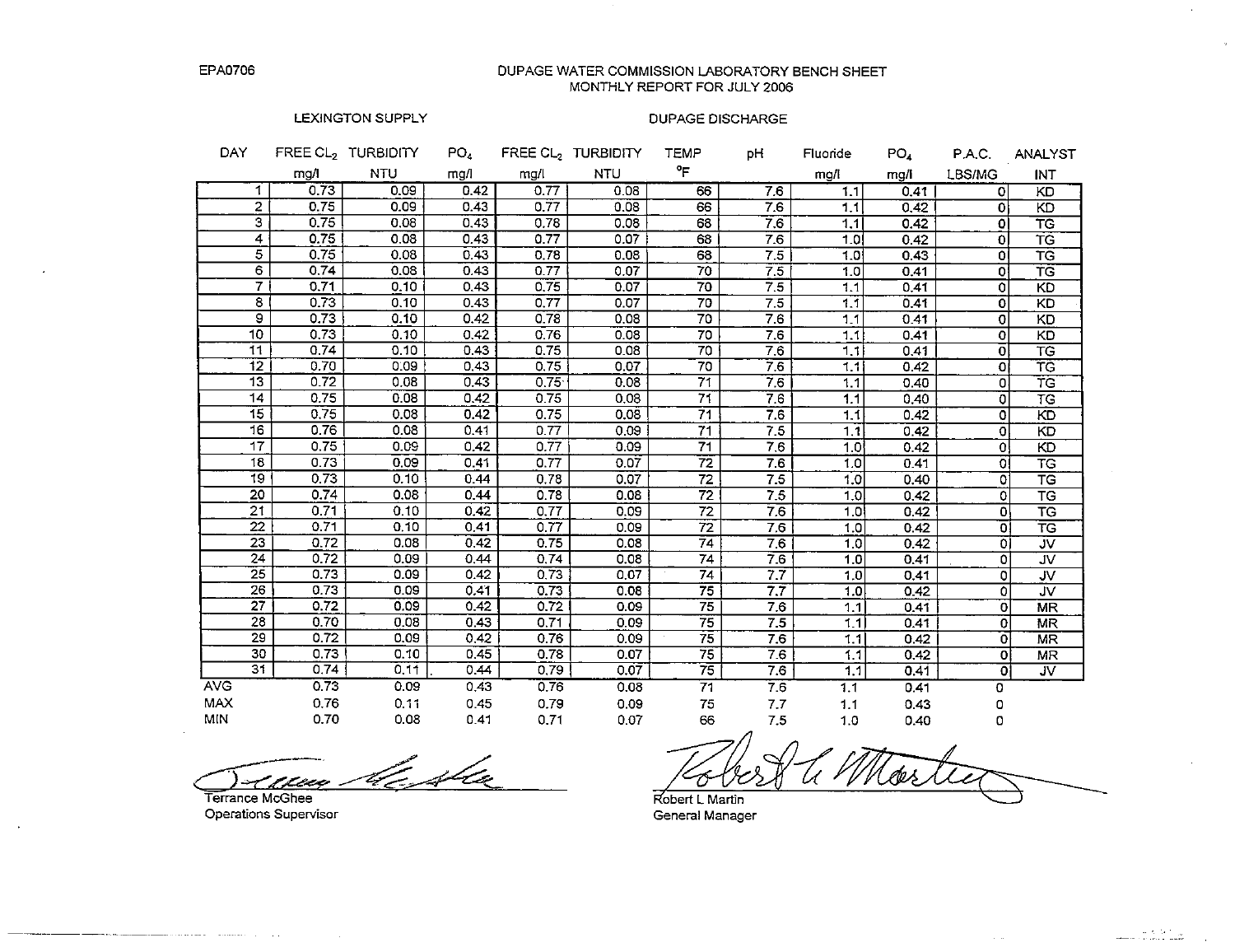$\sim$ 

 $\sim$ 

## DUPAGE WATER COMMISSION LABORATORY BENCH SHEET MONTHLY REPORT FOR AUGUST 2006

## LEXINGTON SUPPLY

| DAY             |      | FREE CL <sub>2</sub> TURBIDITY | $PO_{4}$ |      | FREE $CL2$ TURBIDITY | <b>TEMP</b>     | рH  | Fluoride       | PO <sub>4</sub> | P.A.C.        | <b>ANALYST</b>           |
|-----------------|------|--------------------------------|----------|------|----------------------|-----------------|-----|----------------|-----------------|---------------|--------------------------|
|                 | mg/l | <b>NTU</b>                     | mg/l     | mg/l | <b>NTU</b>           | °F              |     | mg/l           | mg/l            | <b>LBS/MG</b> | <b>INT</b>               |
| $\mathbf{1}$    | 0.77 | 0.09                           | 0.41     | 0.81 | 0.09                 | $\overline{75}$ | 7.6 | 1.0            | 0.41            | 0             | JV                       |
| $\overline{2}$  | 0.76 | 0.09                           | 0.42     | 0.81 | 0.08                 | 75              | 7.6 | 1.1            | 0.42            | 0             | <b>JV</b>                |
| 3               | 0.77 | 0.08                           | 0.38     | 0.80 | 0.09                 | 75              | 7.5 | 1.0            | 0.43            | $\mathbf 0$   | JV.                      |
| 4               | 0.77 | 0.07                           | 0.43     | 0.80 | 0.07                 | 74              | 7.6 | 0.9            | 0.42            | $\Omega$      | <b>MR</b>                |
| $\overline{5}$  | 0.78 | 0.08                           | 0.38     | 0.80 | 0.09                 | $\overline{74}$ | 7.6 | 1.0            | 0.44            | οl            | <b>MR</b>                |
| 6               | 0.78 | 0.08                           | 0.48     | 0.79 | 0.09                 | 74              | 7.5 | 1,0            | 0.41            | ٥I            | <b>MR</b>                |
| 7               | 0.78 | 0.07                           | 0.46     | 0.79 | 0.09                 | 74              | 7.6 | 0.9            | 0.44            | ٥l            | <b>MR</b>                |
| 8               | 0.76 | 0.07                           | 0.49     | 0.82 | 0.07                 | 74              | 7.6 | 1.0            | 0.40            | 0l            | <b>TG</b>                |
| $\overline{9}$  | 0.76 | 0.08                           | 0.46     | 0.82 | 0.08                 | 74              | 7.5 | 1.0            | 0.45            | 0l            | TG                       |
| 10              | 0.75 | 0.09                           | 0.43     | 0.81 | 0.08                 | $\overline{74}$ | 7.6 | 1.0            | 0.40            | οl            | <b>MR</b>                |
| 11              | 0.79 | 0.08                           | 0.44     | 0.80 | 0.08                 | 74              | 7.6 | 1.0            | 0.54            | ٥l            | <b>MR</b>                |
| 12              | 0.75 | 0.08                           | 0.40     | 0.80 | 0.09                 | 74              | 7.6 | 1.0            | 0.40            | o             | <b>MR</b>                |
| 13              | 0.75 | 0.07                           | 0.40     | 0.80 | 0.08                 | 74              | 7.6 | 1.0            | 0.40            | O.            | <b>MR</b>                |
| 14              | 0.77 | 0.08                           | 0.41     | 0.80 | 0.08                 | $\overline{75}$ | 7.6 | 1.0            | 0.44            | 0             | <b>MR</b>                |
| $\overline{15}$ | 0.77 | 0.09                           | 0.41     | 0.78 | 0.07                 | 75              | 7.7 | 1.0            | 0.40            | 0             | <b>MR</b>                |
| 16              | 0.77 | 0.08                           | 0.52     | 0.80 | 0.09                 | 75              | 7.6 | 1.1            | 0.40            | 0             | <b>JV</b>                |
| $\overline{17}$ | 0.78 | 0.10                           | 0.44     | 0.80 | 0.09                 | 75              | 7.6 | 1.11           | 0.43            | 0             | JV                       |
| $\overline{18}$ | 0.78 | 0.09                           | 0.46     | 0.78 | 0.08                 | $\overline{75}$ | 7.6 | 1.0            | 0.44            | $\mathbf{O}$  | JV.                      |
| 19              | 0.76 | 0.08                           | 0.44     | 0.78 | 0.09                 | 75              | 7.5 | 1 <sub>1</sub> | 0.46            | $\mathbf{O}$  | $\overline{\mathsf{M}}$  |
| 20              | 0.76 | 0.08                           | 0.41     | 0.79 | 0.08                 | 75              | 7.6 | 1.0            | 0.43            | O.            | <b>MR</b>                |
| 21              | 0.75 | 0.09                           | 0.45     | 0.81 | 0.09                 | 75              | 7.6 | 1.1            | 0.46            | 0             | <b>MR</b>                |
| 22              | 0.78 | 0.09                           | 0.45     | 0.81 | 0.09                 | 75              | 7.6 | 1.0            | 0.45            | 0             | <b>MR</b>                |
| $\overline{23}$ | 0.78 | 0.09                           | 0,41     | 0.81 | 0.09                 | $\overline{75}$ | 7.6 | 1.0            | 0.43            | 0             | <b>MR</b>                |
| 24              | 0.78 | 0.09                           | 0.51     | 0.81 | 0.09                 | $\overline{75}$ | 7.6 | 1.0            | 0.42            | 0             | JV.                      |
| 25              | 0.77 | 0.08                           | 0.52     | 0.79 | 0.08                 | 75              | 7.6 | 1.1            | 0.43            | o             | $\overline{\mathsf{v}}$  |
| 26              | 0.77 | 0.09                           | 0.47     | 0.79 | 0.10                 | 75              | 7.7 | 1.0            | 0.38            | οI            | $\overline{\mathcal{N}}$ |
| $\overline{27}$ | 0.77 | 0.08                           | 0.46     | 0.80 | 0.09                 | $\overline{75}$ | 7.5 | 1.0            | 0.40            | οI            | <b>JV</b>                |
| 28              | 0.75 | 0.09                           | 0.44     | 0.80 | 0.09                 | 75              | 7.7 | 1.0            | 0.43            | O.            | <b>MR</b>                |
| 29              | 0.75 | 0.10                           | 0.49     | 0.80 | 0.09                 | 75              | 7.6 | 1.0            | 0.44            | 0             | <b>MR</b>                |
| 30              | 0.75 | 0.10                           | 0.43     | 0.80 | 0.09                 | 75              | 7.6 | 1.0            | 0.47            | 0             | <b>MR</b>                |
| 31              | 0.76 | 0.09                           | 0.45     | 0.79 | 0.09                 | $\overline{74}$ | 7.6 | 1.0            | 0.44            | 0             | <b>MR</b>                |
| <b>AVG</b>      | 0.77 | 0.08                           | 0.44     | 0.80 | 0.09                 | 75              | 7.6 | 1,0            | 0.43            | o             |                          |
| <b>MAX</b>      | 0.79 | 0.10                           | 0.52     | 0.82 | 0.10                 | 75              | 7,7 | 1.1            | 0.54            | 0             |                          |
| <b>MIN</b>      | 0.75 | 0.07                           | 0.38     | 0.78 | 0.07                 | 74              | 7.5 | 0.9            | 0.38            | 0             |                          |

<u>Ka</u>de raa

Terrance McGhee Operations Supervisor

Robert L Martin General Manager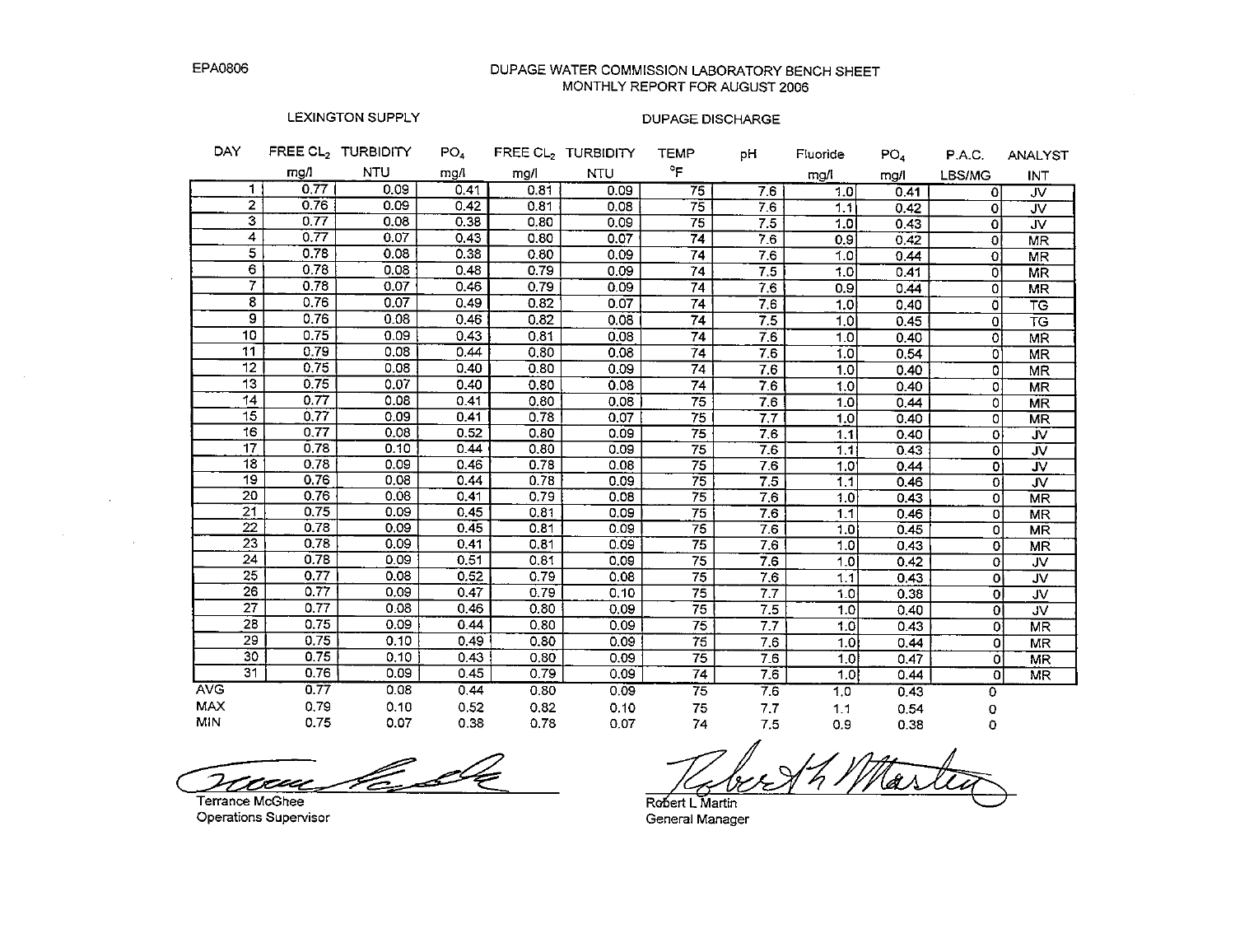DUPAGE WATER COMMISSION LABORATORY BENCH SHEET MONTHLY REPORT FOR SEPTEMBER 2006

# LEXINGTON SUPPLY

# **DUPAGE DISCHARGE**

| DAY             |      | FREE CL <sub>2</sub> TURBIDITY | PO <sub>4</sub> |      | FREE CL2 TURBIDITY | <b>TEMP</b>     | рH               | Fluoride | PO <sub>4</sub> | P.A.C.         | <b>ANALYST</b>          |
|-----------------|------|--------------------------------|-----------------|------|--------------------|-----------------|------------------|----------|-----------------|----------------|-------------------------|
|                 | mg/l | <b>NTU</b>                     | mg/l            | mg/l | <b>NTU</b>         | °F              |                  | mg/l     | mg/l            | LBS/MG         | INT                     |
| 1.              | 0.78 | 0.08                           | 0.46            | 0.81 | 0.08               | $\overline{74}$ | 7.7              | 1.0      | 0.52            | οI             | $\overline{\mathsf{w}}$ |
| $\mathbf{2}$    | 0.76 | 0.08                           | 0.47            | 0.79 | 0.09               | 75              | 7.7              | 1.1      | 0.51            | 0              | <b>JV</b>               |
| 3               | 0.76 | 0.09                           | 0.45            | 0.79 | 0.08               | 75              | 7.6              | 1.1      | 0.48            | ٥l             | JV.                     |
| 4               | 0.76 | 0.10                           | 0.46            | 0.80 | 0.09               | $\overline{74}$ | 7.6              | 1.0      | 0.47            | $\Omega$       | <b>JV</b>               |
| $\overline{5}$  | 0.71 | 0.08                           | 0.47            | 0.83 | 0.07               | 74              | 7.6              | 1.0      | 0.44            | οI             | MR                      |
| $\overline{6}$  | 0.80 | 0.09                           | 0.48            | 0.85 | 0.09               | 72              | 7.6              | 1.0      | 0.48            | οI             | <b>MR</b>               |
| $\overline{7}$  | 0.72 | 0.08                           | 0.46            | 0.82 | 0.07               | $\overline{72}$ | 7.6              | 1.0      | 0.46            | O              | MR                      |
| $\bf{8}$        | 0.76 | 0.09                           | 0.45            | 0.81 | 0.08               | $\overline{72}$ | 7.6              | 1.0      | 0.44            | 이              | <b>MR</b>               |
| 9               | 0.74 | 0.08                           | 0.46            | 0.82 | 0.09               | 73              | 7.6              | 1.1      | 0.44            | $\overline{0}$ | <b>JV</b>               |
| 10              | 0.71 | 0.09                           | 0.47            | 0.81 | 0.09               | $\overline{74}$ | 7.6              | 1.0      | 0.45            | 0              | <b>JV</b>               |
| $\overline{11}$ | 0.72 | 0.08                           | 0.49            | 0.82 | 0.08               | $\overline{73}$ | 7.6              | 1.1      | 0.46            | $\mathbf 0$    | JV.                     |
| $\overline{12}$ | 0.74 | 0.08                           | 0.48            | 0.79 | 0.09               | $\overline{73}$ | 7.6              | 1.0      | 0.45            | $\mathbf 0$    | <b>JV</b>               |
| 13              | 0.72 | 0.08                           | 0.49            | 0.78 | 0.07               | 72              | 7.7              | 1.0      | 0.44            | $\overline{O}$ | <b>MR</b>               |
| 14              | 0.74 | 0.09                           | 0.45            | 0.82 | 0.08               | 72              | 7.7              | 1.0      | 0.44            | $\Omega$       | <b>MR</b>               |
| 15              | 0.71 | 0.08                           | 0.46            | 0.83 | 0.08               | 70              | 7.7              | 1.0      | 0.45            | $\mathbf{0}$   | <b>MR</b>               |
| 16              | 0.78 | 0.11                           | 0.52            | 0.83 | 0.09               | 70              | 77               | 1.0      | 0.49            | $\Omega$       | KD                      |
| 17              | 0.74 | 0.09                           | 0.50            | 0.79 | 0.07               | 70              | 77               | 1.0      | 0.48            | $\Omega$       | K <sub>D</sub>          |
| 18              | 0.72 | 0.09                           | 0.48            | 0.83 | 0.07               | 70              | 7.6              | 1,0      | 0.45            | $\Omega$       | KD                      |
| 19              | 0.72 | 0.08                           | 0.53            | 0.82 | 0.08               | $\overline{70}$ | 7.6              | 1.1      | 0.44            | $\mathbf{0}$   | KD                      |
| 20              | 0.73 | 0.09                           | 0.51            | 0.79 | 0.07               | 70              | 7.6              | 1.0      | 0.45            | $\mathbf{0}$   | KD                      |
| $\overline{21}$ | 0.72 | 0.09                           | 0.47            | 0.79 | 0.08               | 69              | $7.\overline{6}$ | 1.0      | 0.46            | οl             | AM                      |
| $\overline{22}$ | 0.72 | 0.09                           | 0.46            | 0.81 | 0.07               | $\overline{70}$ | 76               | 1,0      | 0.47            | $\Omega$       | KD                      |
| $\overline{23}$ | 0.78 | 0.09                           | 0.45            | 0.81 | 0.08               | 70              | 77               | 0.9      | 0.45            | O              | KD                      |
| 24              | 0.76 | 0.08                           | 0.46            | 0.81 | 0.07               | 68              | $\overline{77}$  | 1.1      | 0.45            | οl             | KD                      |
| $\overline{25}$ | 0.71 | 0.08                           | 0.48            | 0.79 | 0.08               | 68              | 7.7              | 1,0      | 0.45            | οl             | $\overline{KD}$         |
| 26              | 0.77 | 0.09                           | 0.48            | 0.79 | 0.08               | 68              | 7.6              | 1.0      | 0.44            | ٥l             | <b>AM</b>               |
| $\overline{27}$ | 0.72 | 0.08                           | 0.46            | 0.84 | 0.07               | 69              | 7.7              | 1,0      | 0.45            | ol             | MW                      |
| 28              | 0.75 | 0.08                           | 0.49            | 0.81 | 0.07               | 68              | 7.7              | 1.0      | 0.44            | o              | <b>AM</b>               |
| $\overline{29}$ | 0.80 | 0.08                           | 0.49            | 0.79 | 0.07               | 69              | 7.6              | 1,0      | 0.44            | ٥l             | $\overline{\mathsf{v}}$ |
| 30              | 0.81 | 0.09                           | 0.48            | 0.81 | 0.07               | 67              | 7.6              | 1.1      | 0.45            | o              | MW                      |
| $\overline{31}$ |      |                                |                 |      |                    |                 |                  |          |                 |                |                         |
| <b>AVG</b>      | 0.72 | 0.09                           | 0.48            | 0.81 | 0.08               | $\overline{71}$ | 7.64             | 1.02     | 0.46            | 0.00           |                         |
| <b>MAX</b>      | 0.81 | 0.11                           | 0.53            | 0.85 | 0.09               | 75              | 7.70             | 1.10     | 0.52            | 0              |                         |
| <b>MIN</b>      | 0.71 | 0.08                           | 0.45            | 0.78 | 0.07               | 67              | 7.60             | 0.90     | 0.44            | 0.00           |                         |

Mesla rerun

Terrance McGhee Operations Supervisor

 $\sim$  100  $\pm$  000 masses and masses at  $\sim$  100 mass

Robert L Martin

General Manager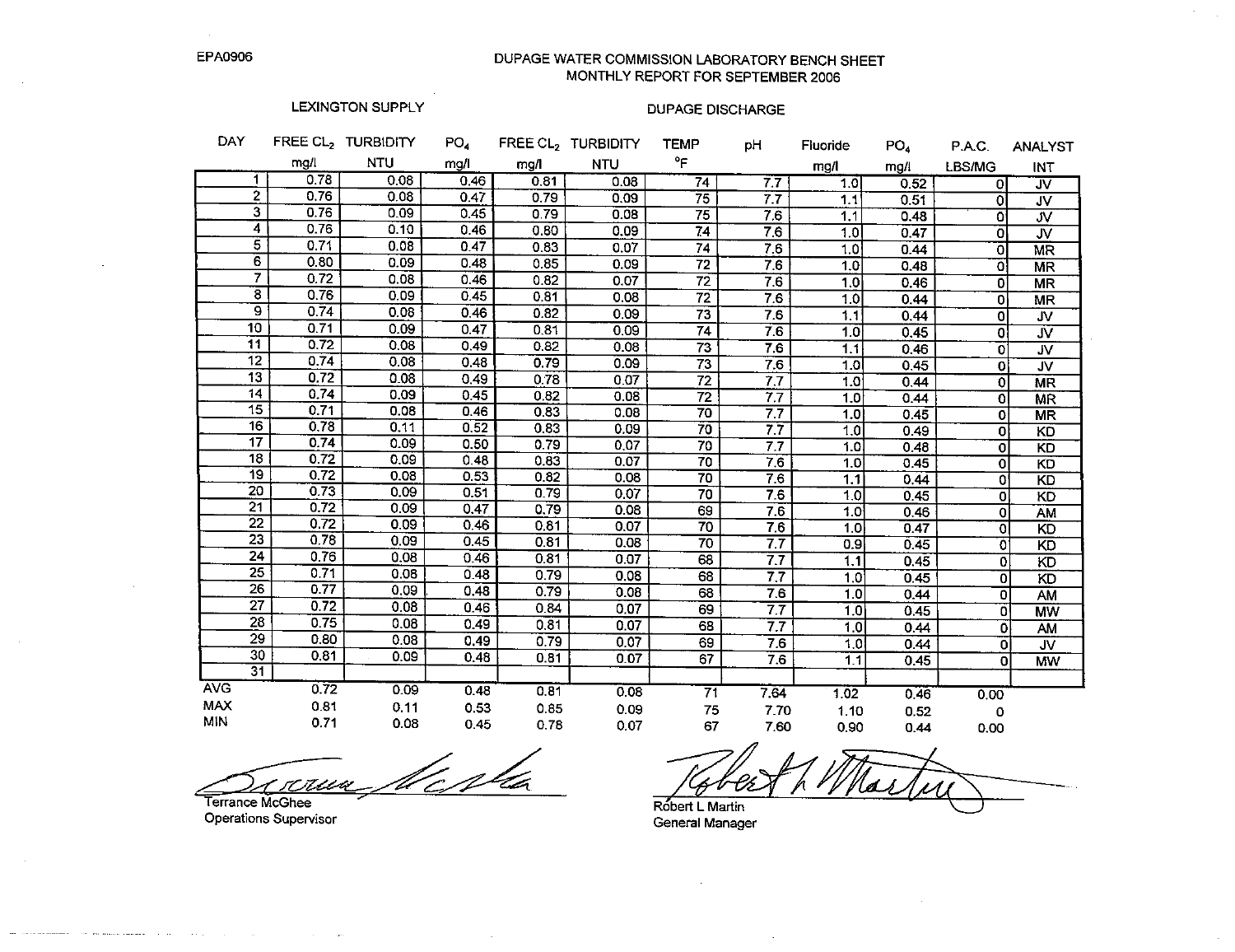DUPAGE WATER COMMISSION LABORATORY BENCH SHEET MONTHLY REPORT FOR OCTOBER 2006

# LEXINGTON SUPPLY

 $\mathcal{A}^{\mathcal{A}}$ 

| DAY                                |              | FREE CL <sub>2</sub> TURBIDITY | PO <sub>4</sub> |      | FREE CL <sub>2</sub> TURBIDITY | <b>TEMP</b>     | pH               | Fluoride         | PO <sub>4</sub> | PAC.           | <b>ANALYST</b>           |
|------------------------------------|--------------|--------------------------------|-----------------|------|--------------------------------|-----------------|------------------|------------------|-----------------|----------------|--------------------------|
|                                    | mg/l         | <b>NTU</b>                     | mg/l            | mg/l | <b>NTU</b>                     | $^{\circ}$ F    |                  | mg/l             | mg/l            | LBS/MG         | <b>INT</b>               |
| 1                                  | 0.75         | 0.09                           | 0.42            | 0.77 | 0.09                           | 67              | $\overline{7.7}$ | $\overline{1.1}$ | 0.43            | $\Omega$       | AM                       |
| $\overline{2}$                     | 0.74         | 0.09                           | 0.43            | 0.79 | 0.09                           | 66              | 7.6              | 1.1              | 0.43            | $\Omega$       | MW                       |
| $\overline{\mathbf{3}}$            | 0.73         | 0.09                           | 0.41            | 0.81 | 0.07                           | 66              | 7.5              | 1.0              | 0.42            | ΩI             | AM                       |
| 4                                  | 0.72         | 0.08                           | 0.51            | 0.81 | 0.08                           | 66              | 76               | 1.1              | 0.42            | 0              | $\overline{KD}$          |
| $\overline{5}$                     | 0.73         | 0.09                           | 0.48            | 0.82 | 0.07                           | 66              | 7.5              | 1.1              | 0.45            | ٥l             | KD                       |
| $\overline{6}$                     | 0.76         | 0.09                           | 0.47            | 0.81 | 0.08                           | 66              | 7.6              | 1.0              | 0.44            | Οİ             | KD                       |
| 7                                  | 0.71         | 0.08                           | 0.55            | 0.78 | 0.07                           | 68              | 7.5              | 1.0              | 0.42            | ΩI             | $\overline{\mathsf{w}}$  |
| $\overline{\mathbf{8}}$            | 0.72         | 0.08                           | 0.54            | 0.77 | 0.08                           | 69              | $\overline{7.5}$ | 1.0              | 0.49            | 0              | JV.                      |
| $\overline{9}$                     | 0.72         | 0.08                           | 0.41            | 0.83 | 0.08                           | 67              | 7.6              | 1.1              | 0.42            | $\Omega$       | $\overline{\mathsf{v}}$  |
| $\overline{10}$                    | 0.74         | 0.08                           | 0.42            | 0.79 | 0.07                           | 66              | 7.6              | 1.0              | 0.49            | 0              | KD                       |
| $\overline{11}$                    | 0.74         | 0.09                           | 0.44            | 0.79 | 0.07                           | 66              | 7.6              | 1.1              | 0.47            | 0              | KD                       |
| $\overline{12}$                    | 0.74         | 0.09                           | 0.46            | 0.78 | 0.08                           | $\overline{65}$ | 7.6              | 1.0              | 0.46            | $\overline{0}$ | KD                       |
| $\overline{13}$                    | 0.76         | 0.09                           | 0.45            | 0.79 | 0.08                           | 65              | 7.7              | 1.0              | 0.49            | $\overline{0}$ | KD                       |
| 14                                 | 0.72         | 0.10                           | 0.42            | 0.81 | 0.07                           | $\overline{62}$ | 7.5              | 1.0              | 0.45            | Οl             | KD                       |
| $\overline{15}$                    | 0.72         | 0.10                           | 0.44            | 0.81 | 0.08                           | 62              | 7.5              | 1.0              | 0.44            | 0              | $\overline{\textsf{CT}}$ |
| $\overline{16}$                    | 0.73         | 0.10                           | 0.49            | 0.76 | 0.07                           | 66              | $\overline{74}$  | 11               | 0.42            | ٥l             | JV                       |
| 17                                 | 0.71         | 0.10                           | 0.48            | 0.81 | 0.08                           | 65              | 74               | $11$             | 0.50            | $\overline{0}$ | $\overline{\mathsf{v}}$  |
| $\overline{18}$                    | 0.74         | 0.10                           | 0.49            | 0.78 | 0.07                           | 64              | 7.6              | 1.0              | 0.45            | 01             | <b>KD</b>                |
| 19                                 | 0.75         | 0.10<br>ويبط                   | 0.41            | 0.79 | 0.08                           | 62              | 7.6              | 1.1              | 0.42            | O.             | $\overline{5}$           |
| 20                                 | 0.75         | 0.10                           | 0.48            | 0.78 | 0.07                           | 62              | 7.7              | 1.1              | 0.46            | ٥ł             | $\overline{5}$           |
| $\overline{21}$                    | 0.72         | 0.10                           | 0.45            | 0.78 | 0.08                           | 62              | 7.6              | 1.0              | 0.45            | 01             | KD                       |
| $\overline{22}$                    | 0.76         | 0.10                           | 0.46            | 0.77 | 0.07                           | 62              | 7.7              | 1.1              | 0.46            | 0l             | <b>KD</b>                |
| 23                                 | 0.72         | 0.10                           | 0.45            | 0.78 | 0.08                           | 62              | 77               | 1.1              | 0.42            | 0l             | $\overline{\text{CT}}$   |
| $\overline{24}$<br>$\overline{25}$ | 0.73         | 0.08                           | 0.41            | 0.76 | 0.07                           | 60              | 7.7              | 1.1              | 0.41            | Οl             | GÄ                       |
| $\overline{26}$                    | 0.73         | 0.08                           | 0.44            | 0.79 | 0.08                           | 60              | 7.6              | 1.1              | 0.41            | $\overline{0}$ | <b>GA</b>                |
| $\overline{27}$                    | 0.76         | 0.09                           | 0.45            | 0.77 | 0.08                           | 56              | 7.7              | 1.1              | 0.44            | $\Omega$       | <b>GA</b>                |
| 28                                 | 0.75         | 0.08                           | 0.49            | 0.79 | 0.08                           | 58              | 7.5              | 1.1              | 0.43            | $\overline{0}$ | <b>GA</b>                |
| $\overline{29}$                    | 0.72         | 0.08                           | 0.47            | 0.79 | 0.07                           | 56              | 7.7              | 1.1              | 0.45            | $\mathbf{0}$   | KD                       |
| 30                                 | 0.74<br>0.72 | 0.09                           | 0.52            | 0.79 | 0.08                           | 56              | 7.6              | 1.1              | 0.45            | $\mathbf 0$    | KD                       |
| 31                                 | 0.74         | 0.09                           | 0.51            | 0.78 | 0.07                           | 56              | 7.7              | 1.1              | 0.47            | $\mathbf 0$    | KD                       |
| <b>AVG</b>                         | 0.73         | 0.09                           | 0.48            | 0.78 | 0.08                           | 59              | 7.7              | 1.1              | 0.41            | 0              | GÄ                       |
| <b>MAX</b>                         |              | 0.09                           | 0.46            | 0.79 | 0.08                           | 63              | 7.6              | 1.1              | 0.44            | $\overline{0}$ |                          |
| <b>MIN</b>                         | 0.76         | 0.10                           | 0.55            | 0.83 | 0.09                           | 69              | 7.7              | 1.1              | 0.50            | 0              |                          |
|                                    | 0.71         | 0.08                           | 0.41            | 0.76 | 0.07                           | 56              | 7.4              | 1.0              | 0.41            | 0              |                          |

Mc Shu <u>t it senn </u>

Terrance McGhee Operations Supervisor

Robert L Martin General Manager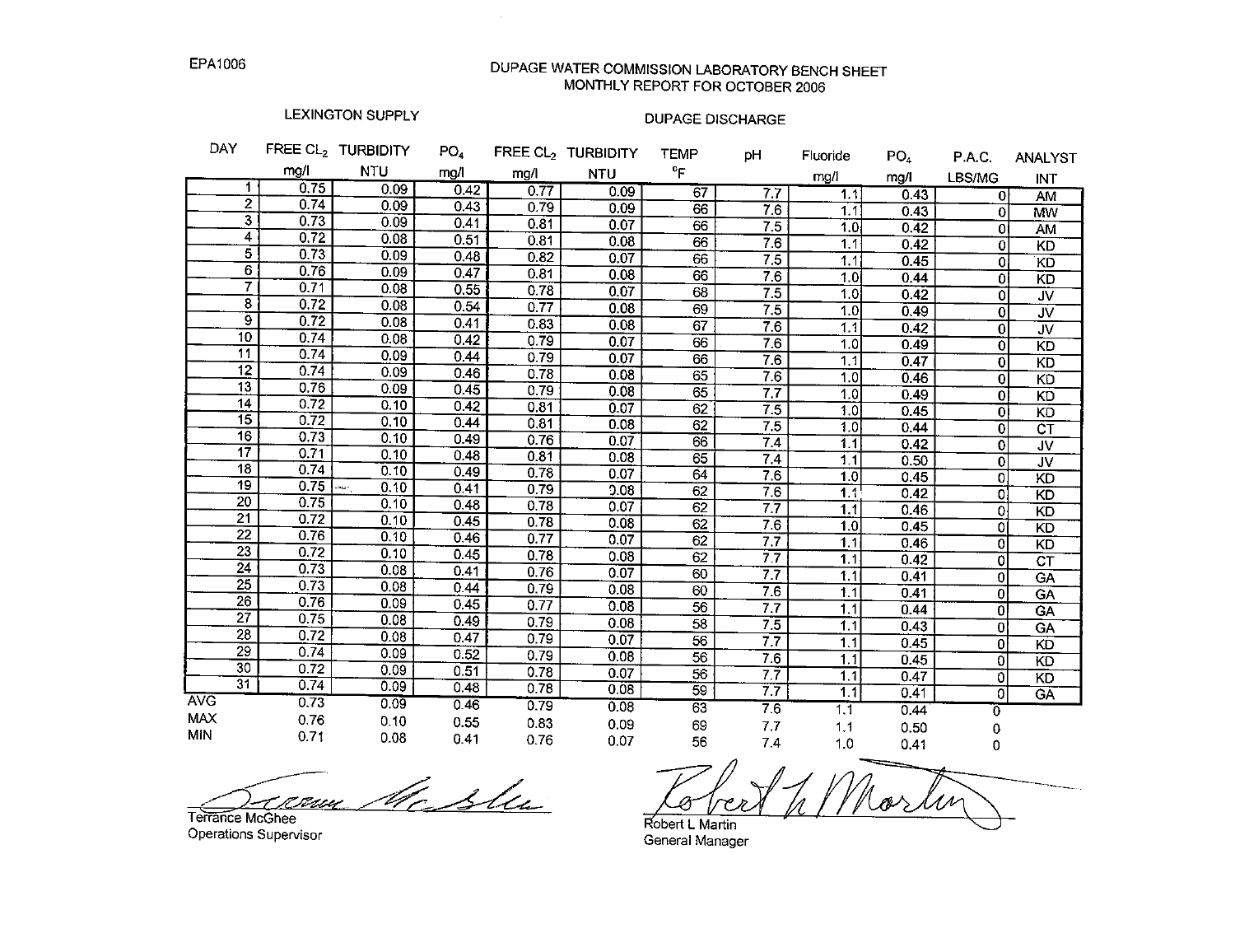## DUPAGE WATER COMMISSION LABORATORY BENCH SHEET MONTHLY REPORT FOR NOVEMBER 2006

#### LEXINGTON SUPPLY

| DAY             |                                 | FREE CL <sub>2</sub> TURBIDITY | PO <sub>4</sub> |      | FREE CL <sub>2</sub> TURBIDITY | <b>TEMP</b>     | рH                 | Fluoride        | PO <sub>4</sub> | P.A.C.         | <b>ANALYST</b>          |
|-----------------|---------------------------------|--------------------------------|-----------------|------|--------------------------------|-----------------|--------------------|-----------------|-----------------|----------------|-------------------------|
|                 | mg/l                            | <b>NTU</b>                     | mg/l            | mg/l | <b>NTU</b>                     | °F              |                    | mg/l            | mg/l            | LBS/MG         | INT                     |
|                 | 0.78<br>$\mathbf 1$             | 0.07                           | 0.38            | 0.82 | 0.07                           | $\overline{58}$ | 7.6                | 1.1             | 0.41            | οı             | <b>GA</b>               |
|                 | $\overline{2}$<br>0.76          | 0.07                           | 0.38            | 0.83 | 0.07                           | 58              | 7.6                | 1.1             | 0.37            | 0l             | <b>GA</b>               |
|                 | $\overline{\mathbf{3}}$<br>0.77 | 0.08                           | 0.39            | 0.80 | 0.07                           | $\overline{57}$ | 7.6                | 1,1             | 0.37            | οı             | <b>GA</b>               |
|                 | 4<br>0.76                       | 0.08                           | 0.38            | 0.81 | 0.07                           | $\overline{54}$ | 7.6                | 1.1             | 0.39            | οl             | KD                      |
|                 | $\overline{5}$<br>0.72          | 0.07                           | 0.39            | 0.84 | 0.07                           | 54              | $\overline{7.7}$   | 1.1             | 0.42            | 0l             | KD                      |
|                 | 6<br>0.75                       | 0.07                           | 0.40            | 0.81 | 0.08                           | 54              | 7.7                | 1.1             | 0.39            | οl             | KD                      |
|                 | $\overline{\tau}$<br>0.76       | 0.08                           | 0.42            | 0.80 | 0.07                           | 54              | 7.7                | 1.2             | 0.41            | $\overline{0}$ | <b>KD</b>               |
|                 | 0.77<br>8                       | 0.09                           | 0.39            | 0.80 | 0.07                           | 52              | 7.6                | 1.2             | 0.40            | $\overline{0}$ | <b>GA</b>               |
|                 | ॿ<br>0.78                       | 0.08                           | 0.40            | 0.79 | 0.06                           | 52              | 7.6                | 1.2             | 0.38            | $\overline{0}$ | <b>GA</b>               |
| 10 <sub>1</sub> | 0.77                            | 0.08                           | 0.35            | 0.78 | 0.07                           | $\overline{52}$ | 7.6                | 1.1             | 0.39            | $\Omega$       | GA <sup>T</sup>         |
| 11              | 0.72                            | 0.09                           | 0.38            | 0.78 | 0.07                           | $\overline{52}$ | 7.6                | 1.2             | 0.39            | $\overline{0}$ | <b>GA</b>               |
| 12              | 0.73                            | 0.09                           | 0.37            | 0.78 | 0.07                           | 50              | 7.5                | 1.1             | 0.39            | 0              | JV.                     |
| 13              | 0.72                            | 0.08                           | 0.40            | 0.79 | 0.07                           | 50              | 76                 | 1.2             | 0.37            | 0              | $\overline{\mathbf{w}}$ |
| 14              | 0.75                            | 0.10                           | 0.41            | 0.79 | 0.07                           | $\overline{50}$ | 7.6                | 1.1             | 0.38            | $\mathbf{0}$   | JV.                     |
| 15              | 0.77                            | 0.07                           | 0.42            | 0.81 | 0.07                           | 50              | 7.6                | 1.1             | 0.41            | $\overline{0}$ | $\overline{\mathsf{v}}$ |
| 16              | 0.77                            | 0.09                           | 0.39            | 0.82 | 0.07                           | 49              | 7.5                | 1.1             | 0.38            | 0              | MR                      |
| $\overline{17}$ | 0.70                            | 0.09                           | 0.41            | 0.81 | 0.07                           | 49              | 7.6                | 1.1             | 0.39            | 0              | MR                      |
| 18              | 0.72                            | 0.09                           | 0.40            | 0.79 | 0.08                           | 49              | 7.6                | $1.1$           | 0.41            | 0              | <b>MR</b>               |
| 19              | 0.74                            | 0.09                           | 0.41            | 0.78 | 0.07                           | 49              | 7.7                | 1.1             | 0.42            | 0              | <b>MR</b>               |
| 20              | 0.72                            | 0.09                           | 0.42            | 0.79 | 0.07                           | 48              | 7.7                | 1.1             | 0.42            | 0              | <b>JV</b>               |
| $\overline{21}$ | 0.74                            | 0.09                           | 0.42            | 0.80 | 0.07                           | 48              | 7.7                | 1.1             | 0.43            | 0              | JV.                     |
| $\overline{22}$ | 0.75                            | 0.09                           | 0.42            | 0.79 | 0.08                           | 48              | 7.6                | 1.1             | 0.41            | 0              | $\overline{\mathsf{v}}$ |
| 23              | 0.72                            | 0.09                           | 0.43            | 0.79 | 0.07                           | 48              | 7.6                | 1.1             | 0.42            | $\overline{0}$ | <b>JV</b>               |
| 24              | 0.72                            | 0.09                           | 0.41            | 0.80 | 0.07                           | 48              | 7.7                | 1.1             | 0.42            | ol             | MR                      |
| $\overline{25}$ | 0.77                            | 0.09                           | 0.40            | 0.80 | 0.07                           | 48              | 7.6                | 1.0             | 0.43            | $\overline{0}$ | $\overline{\text{MR}}$  |
|                 | $\overline{26}$<br>0.78         | 0.09                           | 0.41            | 0.79 | 0.07                           | $\overline{47}$ | 7.6                | 1.1             | 0.41            | οI             | <b>MR</b>               |
| $\overline{27}$ | 0.75                            | 0.08                           | 0.41            | 0.80 | 0.08                           | $\overline{47}$ | 7.6                | 1.0             | 0.42            | οl             | <b>MR</b>               |
| $\overline{28}$ | 0.78                            | 0.08                           | 0.42            | 0.80 | 0.09                           | $\overline{47}$ | 7.6                | 1.1             | 0.42            | 0              | JV.                     |
| 29              | 0.75                            | 0.08                           | 0.39            | 0.82 | 0.07                           | 46              | 7,6                | $\overline{11}$ | 0.43            | 0              | JV.                     |
| 30              | 0.76                            | 0.07                           | 0.40            | 0.78 | 0.07                           | 46              | 7.7                | 1.1             | 0.41            | οl             | JV.                     |
|                 | 31                              |                                |                 |      |                                |                 |                    |                 |                 |                |                         |
| <b>AVG</b>      | 0.75                            | 0.08                           | 0.40            | 0.80 | 0.07                           | $\overline{50}$ | 7.62               | 1.1             | 0.40            | 0.00           |                         |
| <b>MAX</b>      | 0.78                            | 0.10                           | 0.43            | 0.84 | 0.09                           | 58              | 7.70               | 1.2             | 0.43            | 0.00           |                         |
| <b>MIN</b>      | 0.70                            | 0.07                           | 0.35            | 0.78 | 0.06                           | 46              | 7.50<br>$\sqrt{ }$ | 1.0             | 0.37            | 0.00           |                         |

course the the

Terrance McGhee Operations Supervisor

Robert L Martin General Manager